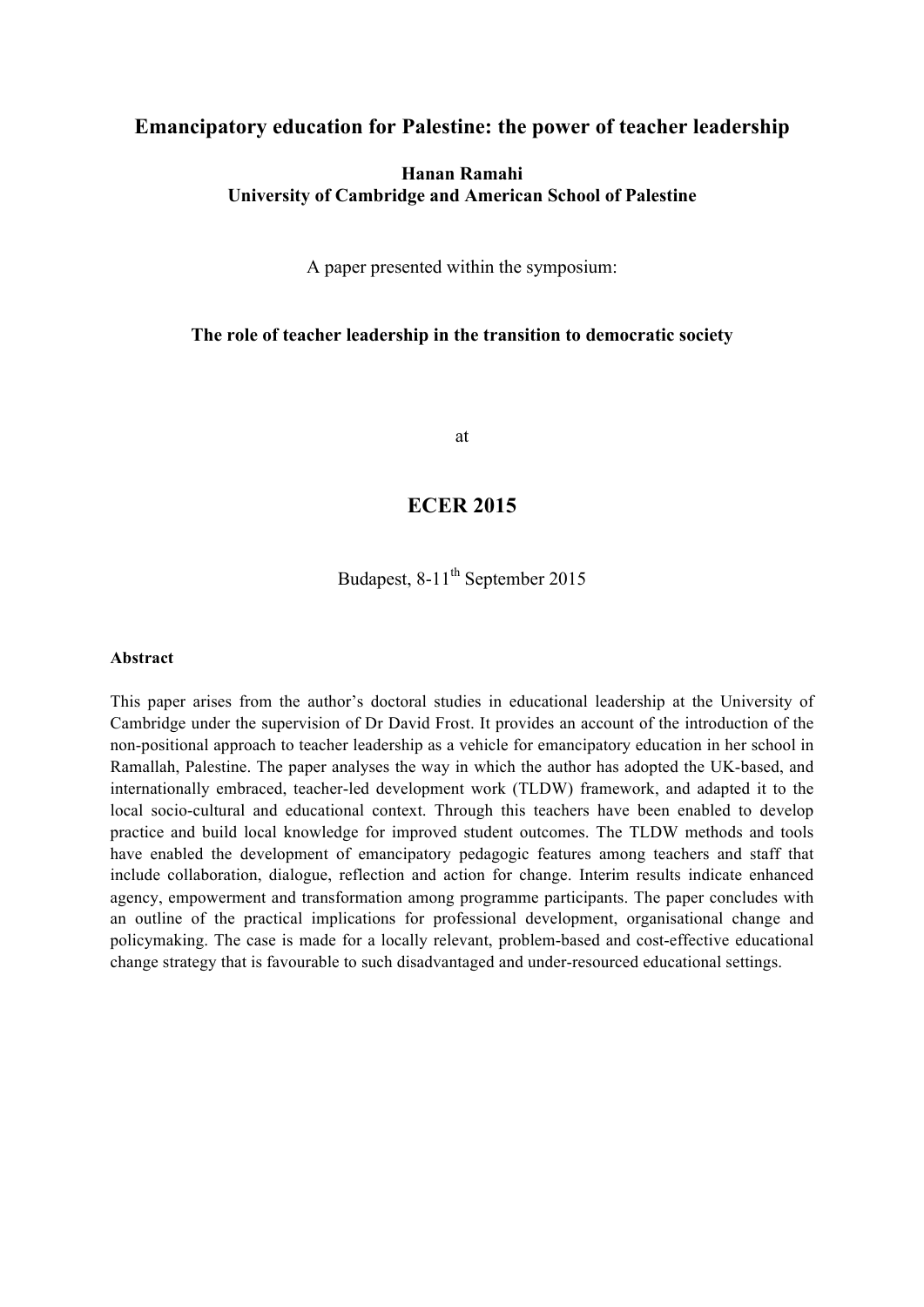In 1994, Palestinians in the West Bank and Gaza Strip were given their first opportunity at limited self-rule. This included the educational system. Institution building at a national scale required foreign knowledge and expertise. Being from a Palestinian background and having been raised and educated in North America I found myself at the time in a position to contribute to the needs of repatriating Palestinians from Anglophone countries. So in 1995 I co-founded a kindergarten through secondary level school with a specialised dual language curriculum designed to meet the educational and socio-cultural needs of English-speaking students in the Palestinian Territory. Despite dire political, economic and security conditions, the school continues to operate successfully and has developed its academic programme to accommodate Arabic-speaking students.

Slower to arrive to the Palestinian education context, however, has been changes to teaching practices and learning outcomes. This is to do with several factors. Foremost, traditional transmission modes of teaching continue to emphasise individual outcome-based, awardbearing models of learning (Ramahi, forthcoming). Second, Ministry of Education implementation of foreign sponsored, wide scale reform programmes has led to minimal impact (Ramahi, 2013; Shin 2012). Third, both student and teacher learning are removed from local realities and problem solving (Ramahi, 2015; Ramahi forthcoming). In the severely challenged Palestinian context education cannot remain neutral grounds. Instead, it must become an instrument of empowerment and collective mobilisation for social and political change.

Emancipatory education is a means to activate disenfranchised members and groups of society towards participatory practices. Central to this view is that teaching and learning should enable critical thinking and facilitate meaningful knowledge building that is relevant to local realities, and based on indigenous norms and practices (Apple, 2013). By raising awareness of the root causes that lead to social inequalities, economic exclusion and political marginalisation, oppressed peoples are collectively empowered to transform their living conditions (Freire, 1970). Emancipatory pedagogical tools include dialogue, reflection, engagement, collaboration and action. These are represented in the literature as instruments that enhance individual and collective agency, and communal ties, ultimately preparing for strategic collective action (Giroux, 2011; Kincheloe, 2008). For Palestine, the challenge becomes how to legitimise emancipatory models of learning, enable its facilitation and obtain commitment by stakeholders, primarily teachers and learners, across a wide range of educational settings (Ramahi, forthcoming).

#### **The educational context of Palestine**

Education in Palestine has been controlled and administered by foreign powers from the arrival of the Ottoman Empire in 1517 until partial Israeli military withdrawal in 1994 (Van Dyke and Randall, 2002). Under Israeli occupation between 1967 and 1994, provision and quality of education deteriorated severely (Asaad, 2000; Sfeir and Bertoni, 2003). In 1994 the newly established Palestinian Ministry of Education and Higher Education inherited an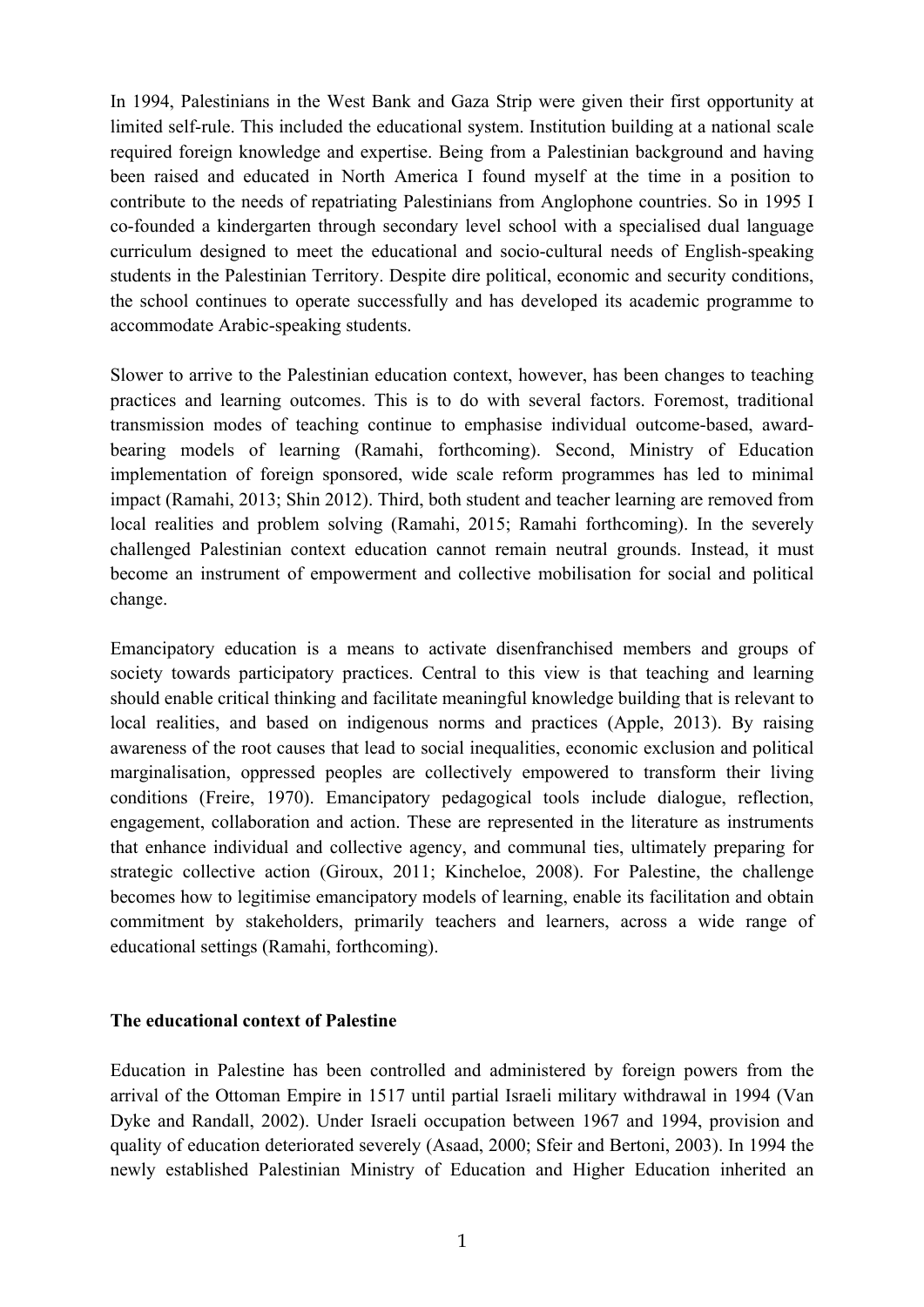outdated and dysfunctional education system inadequate for the needs of an emergent state and its aspirant citizenry (Barakat, 2007).

The Ministry has relied on politically motivated foreign assistance for subsequent education reconstruction. International donors advocacy of a global education agenda advanced foreign values and interests over local ones (Affouneh, 2007; Shinn, 2012). This compromised Palestinian autonomy in policymaking, quality of education and formation of a national identity (Baramki, 2010). Similarly, it weakened development of a distinctly Palestinian vision, leading to a conflict of values (Ramahi, 2013; Velloso de Santisteban, 2002). In 2014 the Ministry launched the third 'Education Development Strategic Plan 2014-2019, Palestine 2020: a Learning Nation' which we hope will be a catalyst for effective educational change wherein teachers contribute to local knowledge-building. This has the potential to free the Ministry from continued reliance on foreign funds and reform programmes by promoting context-driven, locally sourced initiatives.

Teacher leadership has the potential to play an important part in transforming Palestine into a 'learning nation' for two main reasons. First, teacher quality is widely accepted as the single most important school variable influencing student achievement (OECD, 2009, 2011). Second, effective school leadership is increasingly being viewed as the key to large-scale improved education outcomes and reform (OECD, 2008). Accordingly, teachers exercising leadership represents potential for mobilising the largest and most pivotal segment of the school workforce in the drive towards school improvement for enhanced student performance (Crowther, 2009). By empowering teachers to become agents of change and lead education reform, policymakers will have access to a local evidence base from which to formulate effective policy. Constructing an authentic national agenda advances prospects of establishing a truly independent Palestinian education system.

## **A non-positional approach to teacher leadership: means to emancipatory professional learning**

The overwhelming majority of the literature conceptualises teacher leadership in terms of traditional one-person forms that assume a hierarchical, delegated role. However, there is nothing inherently different about leadership exercised by teachers from that by traditional top-down senior leaders (Frost, 2008a). Alternatively, Frost and Durrant (2003) distinguish between functions that are described as leadership and deliberate activity that is individually planned and exercised by teachers. They suggest the terms positional and non-positional as more useful for differentiating between appointed teacher leaders and self-guided teachers intentionally acting to influence their colleagues and school environment (Frost, 2012).

The non-positional approach to teacher leadership rests on a deliberate, self-directed activity to create change at the professional, organisational and policy levels (Bangs and Frost, 2011). Rooted in principles and based on strategies that involve activities and tools, and requiring the support of school members and external expertise (Frost and Durrant, 2003), all teachers are invited in the exercise of leadership to mobilise creative forces. The collective activation of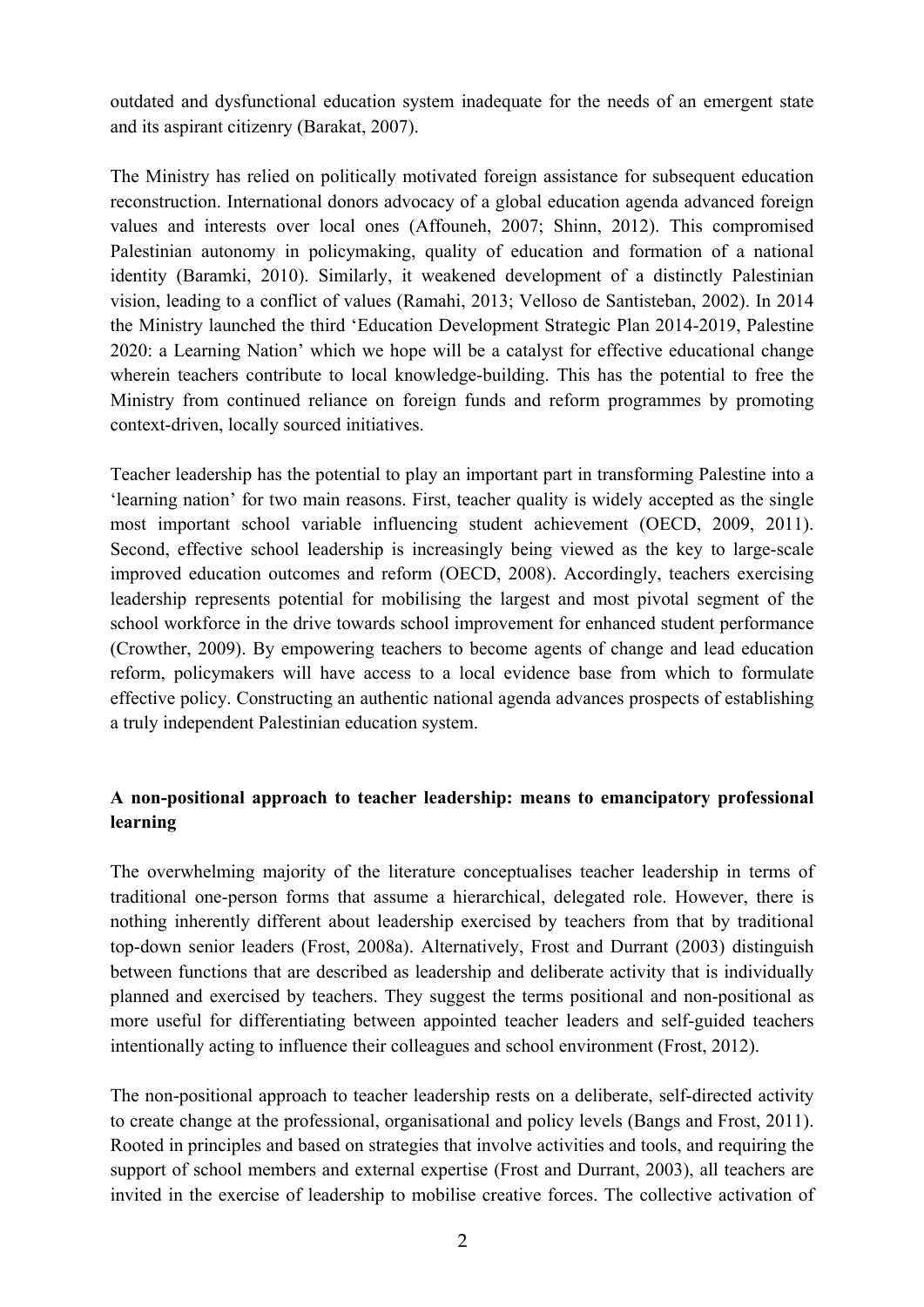teacher potential within schools is extended beyond top-down implementation of impersonal and non-contextual teacher development programmes and into the effective service of local workplace realities that lead to teacher empowerment, self-efficacy and professional transformation (Ramahi and Eltemamy, 2014). The teacher-led development work (TLDW) model is an example of successful enactment of teacher leadership, to which I now turn.

### **Teacher-led development work: framework for activating teacher leadership**

TLDW is a process-based teacher leadership development strategy designed to improve teaching practice and enhance professional knowledge (Frost, 2000). In this model influence occurs through the development process of consultation, reflection, evidence collection and knowledge dissemination, and ultimately adoption by others of innovative practices (Frost, 2013). Knowledge building embeds learning in a social process of dialogue, collaboration and networking that reinforces participatory practices and democratic ideals (Kemmis, 2010; Somekh, 2006).

Central to developing teacher leadership capacity through the TLDW model are the three components of values, visioning and action (Frost, 2013). Teachers are guided through exercises that assist in identifying, articulating and action-taking through development projects that lead to knowledge building and programme certification. The model's successful enactment in the UK-based HertsCam Network and International Teacher Leadership initiative in over 15 countries has led to the refinement of a set of context-friendly tools and procedures, confirming its international appeal and adaptability to varied educational systems and socio-cultural contexts (Frost, 2011). I draw on this framework as the foundation for my intervention to enable teacher leadership, and adapt its methods and tools to accord to one school setting in Palestine (Ramahi and Eltemamy, 2014).

'Teachers Leading the Way' (TLW) is a year-long, school-based programme facilitated and guided by a tutor from the school staff, in this case myself. Participation is voluntary with group size ranging between eight and 12. TLW consists of the following components: seven school-based group sessions where participants are guided in their development work, four one-to-one supervisions with the programme tutor to provide individual feedback and support, one network event that enables members to present their projects to colleagues thereby facilitating knowledge-building, a school wide event that provides an opportunity for sharing knowledge and networking, and submission of an end-of-programme portfolio of evidence that leads to certification.

Senior leaders in the school and myself comprise the Programme Team, which is responsible for monitoring, evaluating and improving the teacher leadership programme in a three-cycle review process. Data was gathered both deliberately and opportunistically to record ephemeral evidence captured during programme activity. Methods included semi-structured interviews, participant observations, participant portfolios and a reflective journal. The analysis of data led to the identification of a number of themes, some of which are discussed below.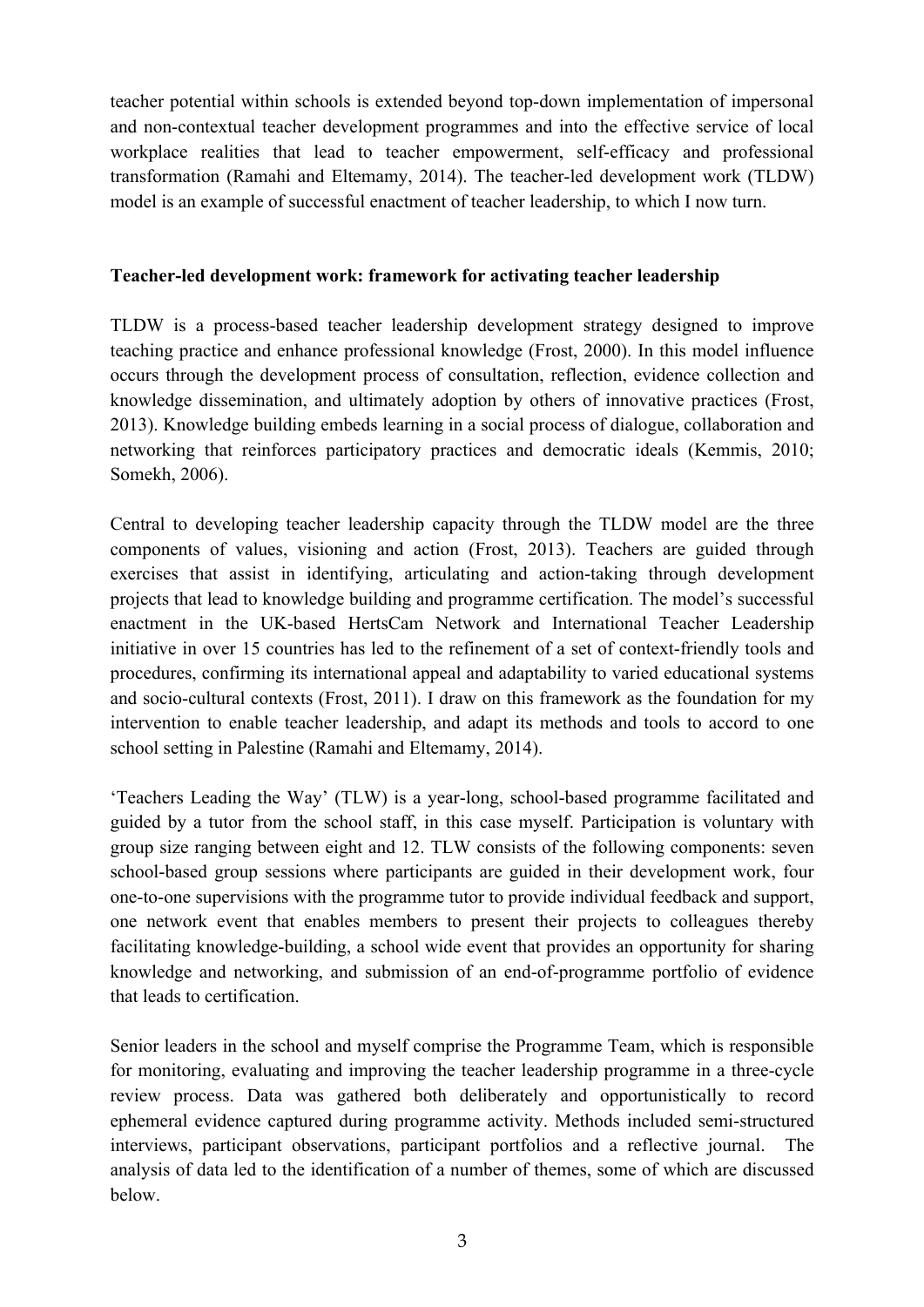The school comprises a kindergarten through secondary section. 12 members make up the programme cohort: nine teachers, six from the primary level and three the secondary; and three from management: two mid-level managers and one senior leader. Non-teaching staff was invited to join in order to enhance school leadership capacity. Participation is voluntary.

### **Emergent themes**

A number of themes emerged from the investigation, which can be categorized broadly as opportunities and challenges. The former includes relevance, structured support, enhanced agency, changed teaching practices and collaboration. Challenges are mainly related to time constraints and the shift from results-based learning to process-led development.

Theme significance lies in their novelty to the socio-cultural and education setting of Palestine and similar settings, and implications for teacher leadership development. I draw on evidence gathered during programme activities with group members and in my capacity as programme leader and tutor to illustrate theme sources. The voices below belong to the participants.

### **Relevance**

In order to mobilise teachers to lead change and innovation, TLW facilitates solving problems that emanate from workplace realities and matter most to teachers. Relevance to educational and professional concerns thus is crucial for attracting teacher interest and sustaining participation. This contrasts with top-down reform initiatives that are disconnected from school realities, and delivered by outside experts and trainers unaware of localised teacher problems and students needs.

The following participant conveys the significance of both the context-based and problemoriented dimension of the program:

*This is the first time that I have a problem that concerns me and I'm working on finding a solution for it… Now I feel that any problem I face I can inquire into and find solutions to. Honestly, I didn't have this before. I would search for a ready-made solution, or ask someone older… Now I feel the need to search for a solution that is better than what's available, which suits my needs.*

Members indicate an appreciation for the opportunity to develop their teaching practice based on real and individual concerns and problems that lead to improved student learning. This has implications for transforming teachers' thinking mechanisms:

*Now one feels that every problem has a solution in a unique way. So we entered this [new] mode [of thinking]… Problems are not solved in just one way. We don't stop at one method. Someone else may have different solutions… depending on the context and*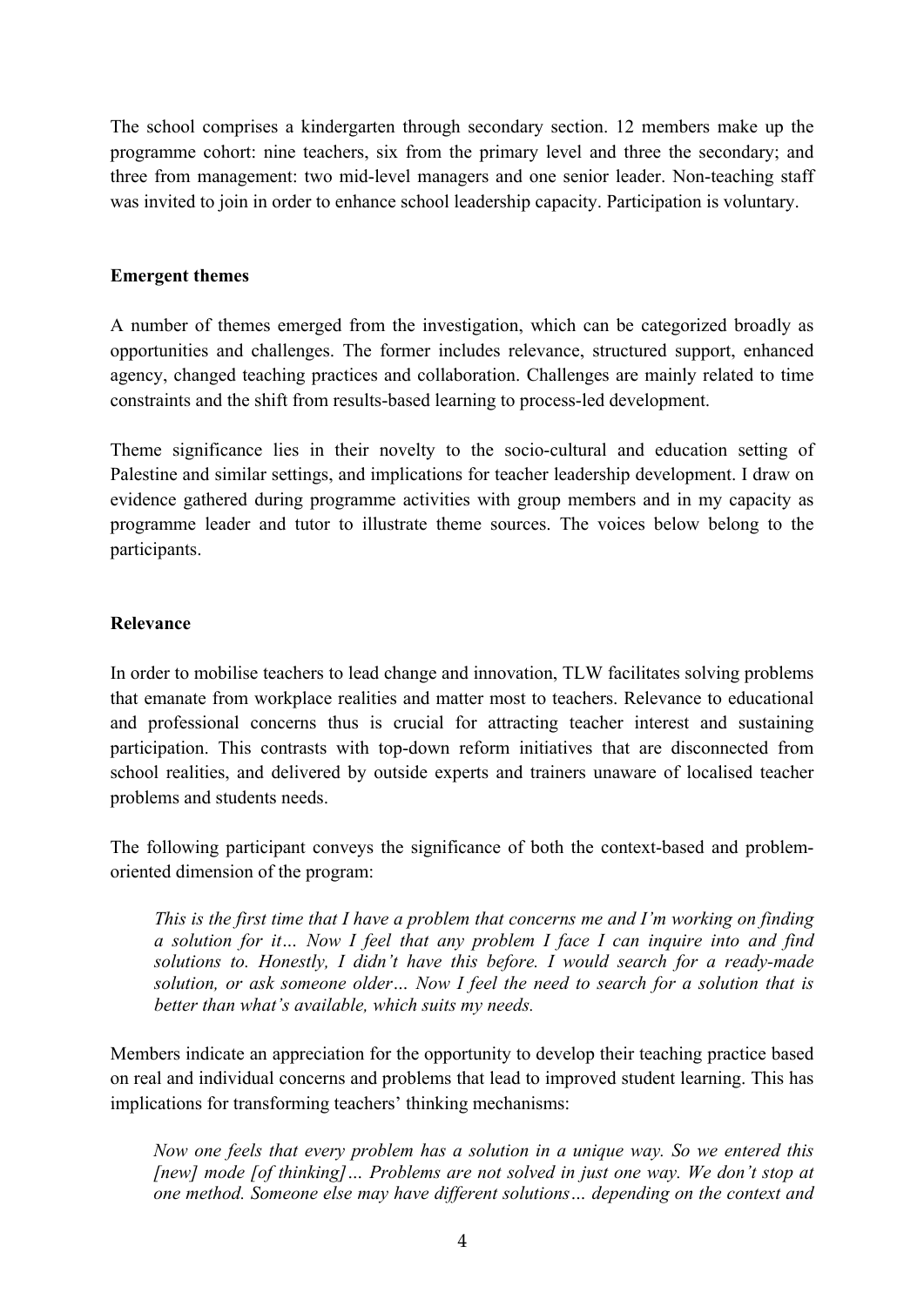#### *environment*.

Several teachers expressed a shift in attitude towards problem-solving. Locally-based, valueladen development is impacting the way teachers approach professional learning. The change from a singular approach to one that recognises individual and contextual factors fosters meaningful knowledge building and constitutes emancipatory learning. TLW ensures that change is not left to individual experimentation or random trialling but is supported through a set of procedures and tools, the next identified theme.

#### **Structured support**

The effective exercise of teacher leadership requires reflection, deliberation, planning and action. Teachers are not left to engage in such activity on their own. Therefore, providing structured support is fundamental to enabling teachers to lead educational innovation. TLW offers a clear and methodical strategy to guide teacher development work. This is conducted through the use of specially designed activities and exercises using tools and led by a schoolbased tutor experienced in the TLDW method.

Early on members noted favourably the programme's clarity in guiding participants in comparison to previous CPD:

*It's very strategic; it's very to the point. It's more hands on.*

*Now I know exactly what to look for…. I have put my foot in the right path*.

Strategy and guided steps have implications for transforming professional thinking:

*I have now developed a deep understanding that solving problems requires mechanisms and isn't done haphazardly. You need to create a strategy and proceed accordingly.*

*Before the programme a person was working in an unclear, haphazard way... Once the strategy became available now you present your problem in a methodical way. Now you can deal with a problem by following steps*.

Several members recognised in the TLW tools and procedures a distinctive feature from previous CPD. Some identified them as a new set of self-empowering skills to be employed throughout their teaching practice for problem-solving and student learning improvement. There is sufficient evidence to indicate that TLW's structured support is leading to enhanced agency, another emerging key theme to which I now turn.

### **Enhanced agency**

Teacher leadership as an exercise of deliberate and planned influence rests on enhanced human agency. TLW is designed to provide support in activities that empower teachers and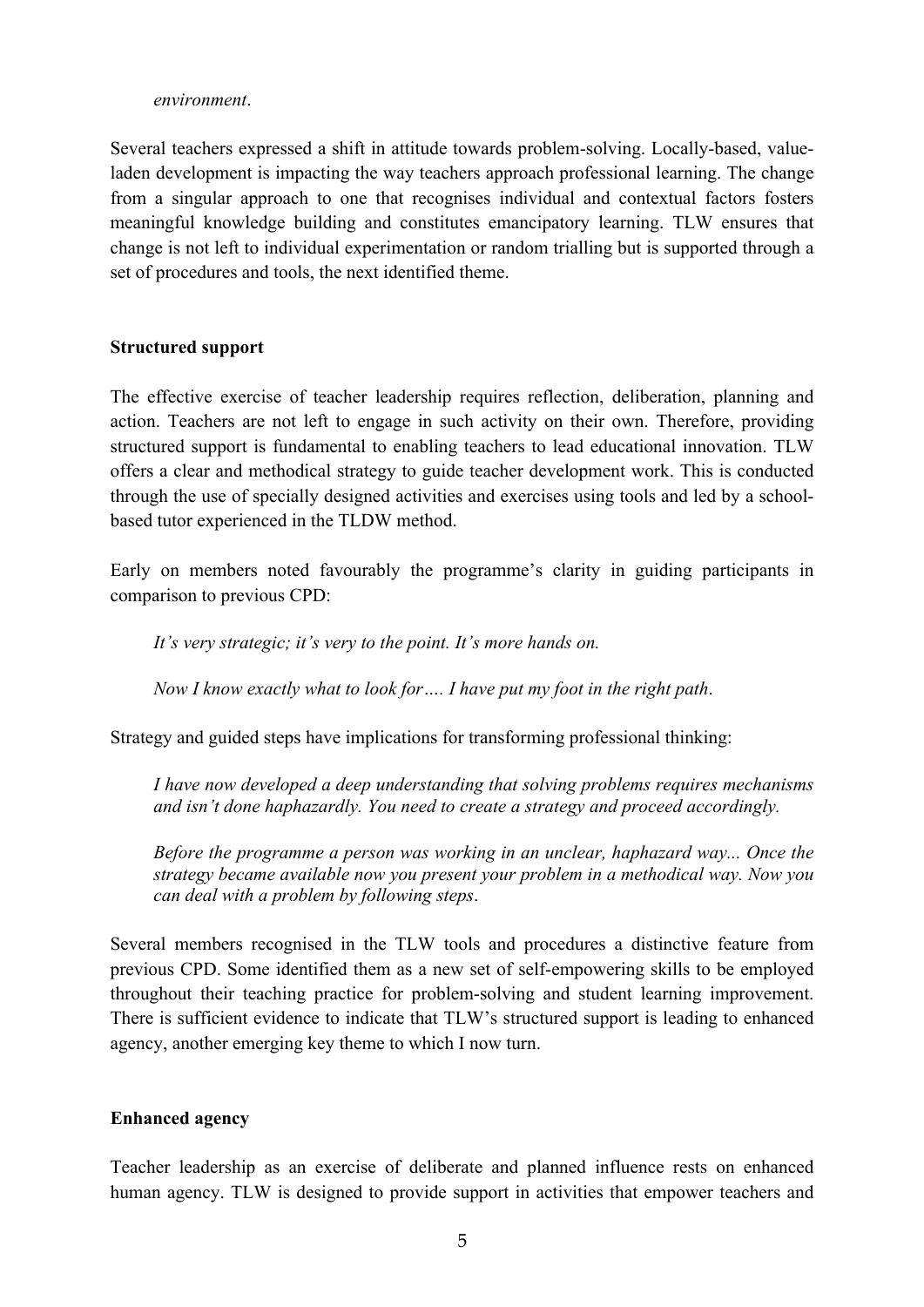improve self-efficacy. At this early stage in the programme there is ample evidence of enhanced agency among participants, marking the precursor of teachers exercising leadership.

Teachers are beginning to take charge of their practice in ways that they did not before joining the programme:

*It's not something that I would have done before.*

*In the past if a person said something that didn't help me I would stop there. Whereas now I will stop and think that this is not working for this person maybe it'll work for me. I analyse it.*

Increased self-confidence, criticality and willingness to consider alternative options are a significant development for these teachers in their workplace.

For some members improved self-efficacy is a key development in solving work-related issues:

*I now feel that I can face any problem.*

This is a powerful statement suggesting the beginnings of professional transformation. Several members' reflections illustrate a sense of empowerment:

*[A] major transformation has taken place in my thinking. The idea now has to emanate from me and not be ready made from elsewhere. This for me is the biggest thing. I am the source of ideas. After I've collected the information properly then I will come up with some correct solution*.

Noteworthy is the non-random, methodical way in which this teacher intends to pursue knowledge building and improvement of practice. Elsewhere he contrasts this to the passive learning style brought on by traditional teaching methods:

*I'm not used to doing something and evaluating it for myself. Usually, we're used to being asked to do something by someone and to have someone else evaluate it. For me to change in the way I find information on my own makes me re-evaluate my confidence… this will give me inner strength.*

Some participants characterised TLW's emancipatory potential in relation to prevailing intellectual disempowerment:

*It's like someone who was shackled and this program removed these restraints and opened the door for me to work freely. I will obtain outcomes that I want without being afraid … this program opened the way for my ideas to be investigated in practice.*

Socio-cultural influences on learning and teaching styles are evident throughout participants' statements. Facing fears and challenges, and going against repressive societal norms mandates the presence of a risk-taking and non-judgemental professional culture facilitated by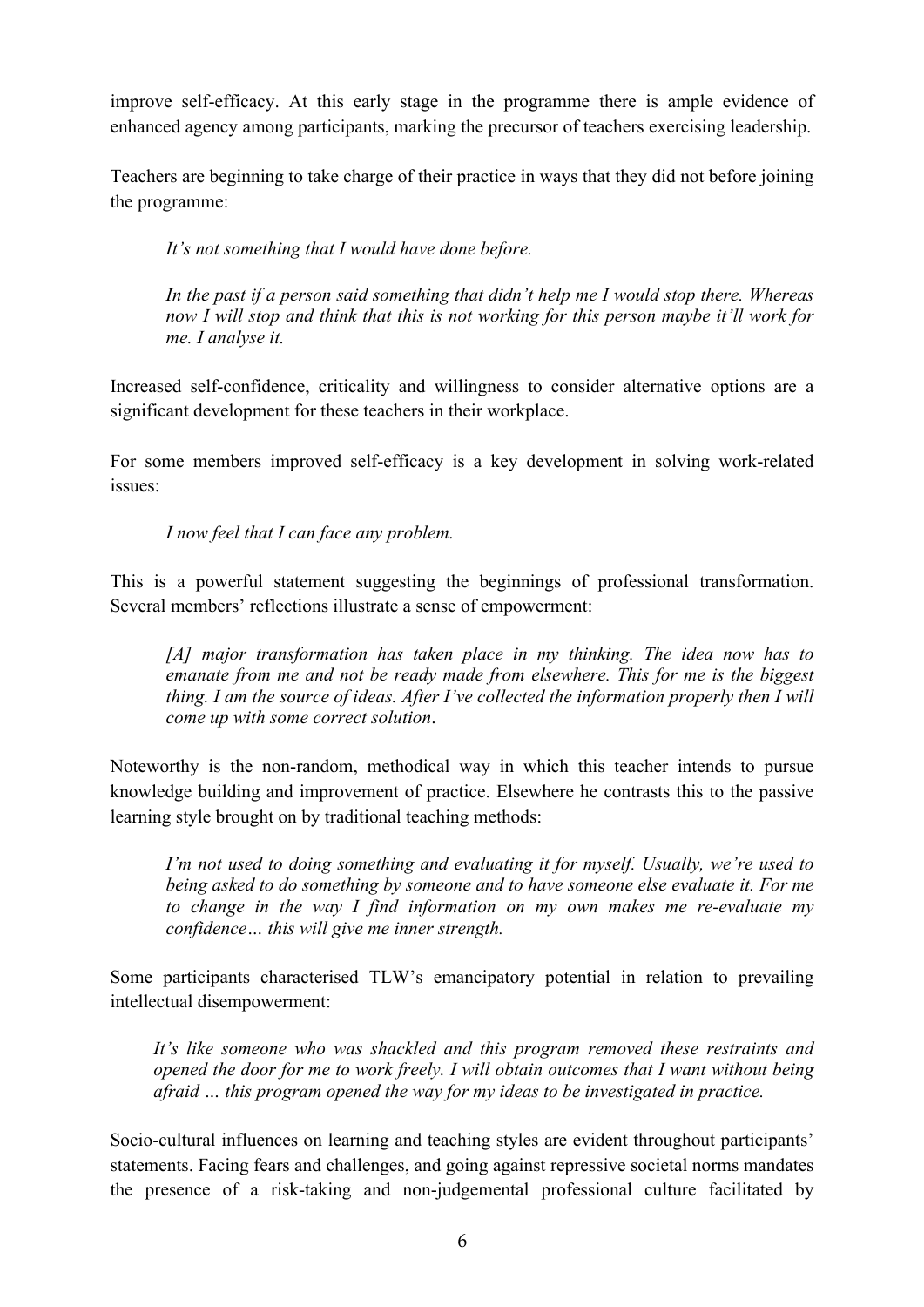supportive senior leadership. At the individual level enhanced agency and emerging professional self-efficacy appear to be affecting classroom practices, the next theme.

### **Change in teaching practices**

The fundamental aim of teacher leadership is to enable teachers to improve teaching practices for enhanced student outcomes. Ultimately, this needs to translate into change in the classroom and beyond. In the TLW development work model one way this is done is by trialling new practices or improving on old ones.

Teacher leadership is changing how some members perceive the nature of their teaching subject. For one teacher students have become a source for innovation:

*I started thinking that we need to involve students in the learning process. How do I get them to become part of the lesson, not just me explaining things to them… I never thought that they could suggest a new method… Before the programme I didn't know how to do this.*

This is a case wherein trialling new teaching methods has led to participatory learning approaches and improved student-teacher relations. This teacher continues continues:

*Today I discussed with the 8th grade students how to use technology and multimedia in learning…. I learned that when you get closer to students you learn how they think and how you can help them in a way that reduces their fears. Some students volunteered to help me with my work, and gave me new ideas. It's nice because it brings you closer to the students… You add new methods to your teaching and ways to improve on it… now when I give them a word problem I ask them to imagine.*

This and several examples of teacher classroom innovations demonstrate concrete interim programme outcomes. Through the exercise of leadership, teachers are enhancing social capital and improving learning opportunities for all students. The experience of collaboration represents the following theme.

### **Collaboration**

TLW encourages peer and extended collaboration within and beyond the school. As a form of situated learning, it reinforces the need to share ideas and practices with colleagues as cocreators of innovative practice and co-builders of professional knowledge. In this capacity a professional learning community emerges to support school improvement and enhanced student performance.

All 12 participants praised the peer mutual support generated by the programme. Group sessions foster discussions that establish a collective ethos and critical friendships: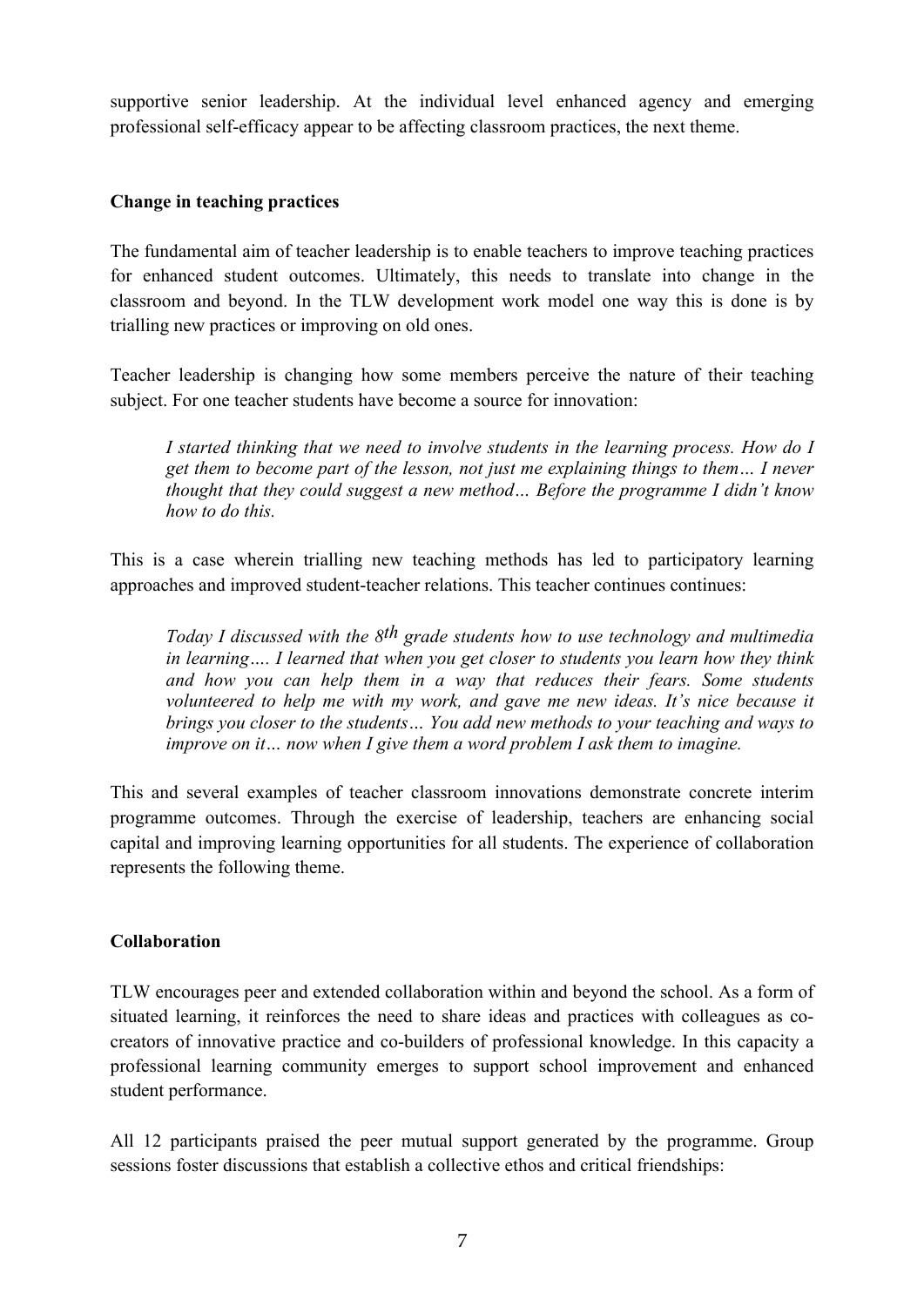*Now we feel like a team. When we run into each other we ask about each other's progress. We learn from each other… We support each other regardless of [project] focus.*

Breaking down teacher isolation through opportunities for group discussion promotes collective self-efficacy. Dialogue and group activities reinforce a development process that replaces divisions with collective enterprise:

*We're separated... I feel that primary teachers are in one world and secondary in another. So when we met during the session and talked about our work it was the first time we sit and listen to each other*.

Nearly all members praised a TLW group session exclusively devoted to participants sharing aspects of their projects, affirming a sense of collective spirit:

*[W]e had the chance to hear what other teachers are working on and discovered that many of us are really connected.*

*It was like a chain. I felt like we are all linked*.

Group meetings demonstrate the capacity for collaboration to enhance social capital:

*It brings us closer on a personal level - Ramia, Manar and me. I felt something on a personal level drawing me closer.*

Collaboration, a fundamental feature of emancipatory education, is fostering mutual support, collective self-efficacy, critical friendships and reinforcing previously established social ties among this group of teachers and staff. Evidence generated from members' comments and supported by my reflective journal indicates that collaboration on this scale is a dimension previously unknown to the school's professional culture. However, most indicated time as a major hindrance to collaboration and other programme activities, the first of two themes categorised as a challenge.

### **Time**

All participants identified finding time to be the biggest challenge facing them in conducting the programme. This is despite senior leadership's support and facilitation of TLW activities. The reasons and sources for this limitation vary.

The following is a common account indicating time as the main source of pressure facing participants:

*It's time. The project needs time. And what with work, it gets tight. But it's not the project pressuring me.*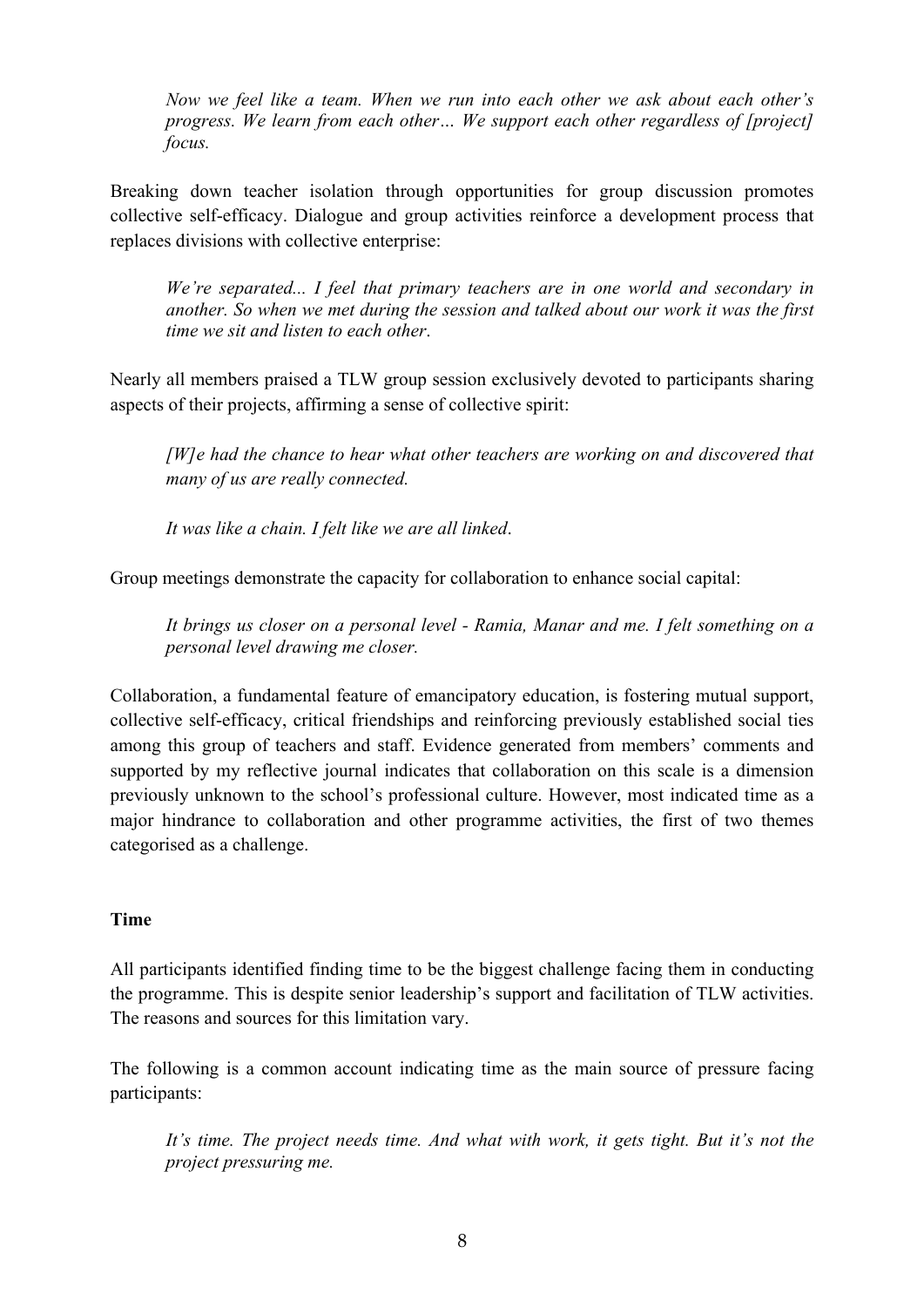Noteworthy is that the programme itself is not being perceived as the source of pressure, rather the shortage of time, as is echoed by another group member:

*As a project it's not difficult. However, in our circumstance the limitation of time is creating the biggest challenge, as we're employees*.

That members consider time to be the main challenge is encouraging in the face of TLW's unfamiliar features.

Other members point to the problem of timing, namely the difficulty of conducting development work during the academic school year:

*One barrier is the nature and duration of the time that we have in which to conduct the programme, which won't be sufficient or may be hindered by events that may unexpectedly occur to derail the project course*.

Whether the availability of time or the coinciding of the programme with the academic year, time remains the most commonly cited challenge facing teachers exercising leadership. Less concrete is the challenge of understanding development as process based, which I now explore.

### **Process-led development**

Portraying professional learning as process oriented rather than purely results based is a challenge for programme facilitators. Teachers are encouraged to focus on the development and leadership dimensions of the programme alongside improved student outcomes. A common concern by prospective participants was the extent to which certification is tied to project success. Thus guiding teacher thinking towards the development process in addition to project results was crucial.

The fixation on project success seems to be deeply entrenched as an evaluation criterion. A few participants conveyed it as a source of self-doubt:

*The first [challenge] is the barrier within a person which always whispers to him, 'Will the project work or not?' This inner impulse creates fears and trepidations…* 

Worries and anxieties appear to arise from the uncertainties of working with self-designed and self-guided development work not subject to traditional right or wrong assessment measures:

*I don't know if I'm working right. There continues to be a lack of confidence on the personal level because this is the first project I work on where I conduct the inquiry and search for the information, and evaluate my work. It's as though I make my own exam and correct it myself. For me this is the challenge*.

Expectations of a single correct response similarly appeared during activities where questions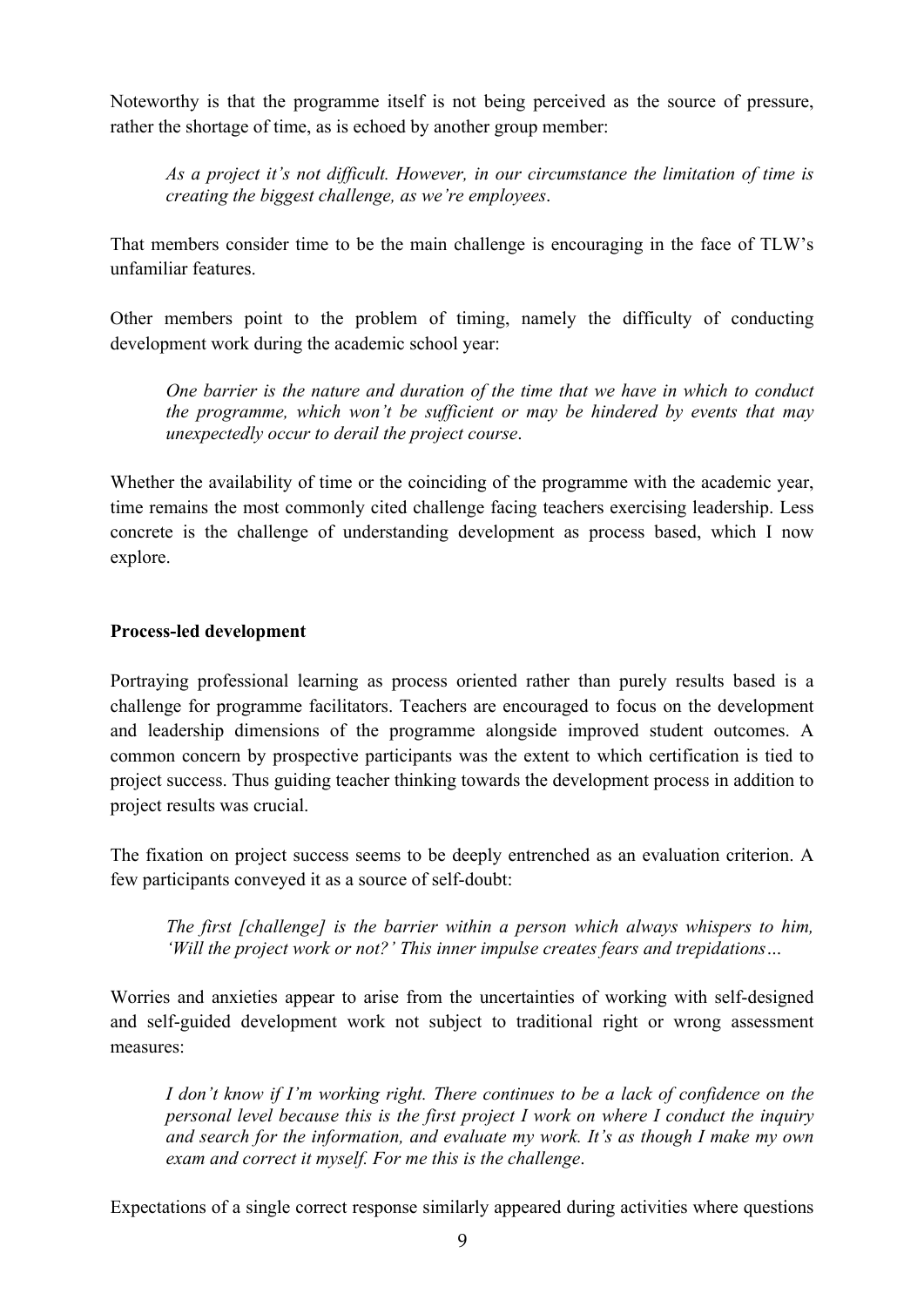were intended as prompts for reflection rather than requiring pre-determined answers.

Overall, TLW's flexible and non-linear approach to professional development represents a source of unease for several participants. This is due to age-old educational practices that reinforce transmission forms of learning and lead to single Lack of familiarity with selfdirected, process-led learning is an opportunity to enhance members' professional and intellectual capacities.

## **Meaning and significance**

Interim study outcomes are significant for enabling emancipatory professional learning in one school in Ramallah, Palestine. They demonstrate the capacity to develop features of the TLDW framework that include reflection, engagement, collaboration, enhanced agency and action for change. They also provide feedback for improving the TLW programme. Similarly, they reveal my own professional development in facilitating teacher leadership at my school as a medium for professional empowerment at both an individual and collective level. Themes that emerged from analysis of the evidence underscore impact on all three levels to varying degrees.

Enabling teachers to act as agents of change requires sensitivity to context (Frost, 2011). In the case of one school in Ramallah the historic suppression and disenfranchisement of Palestinians (Barakat, 2007), traditional teaching and learning styles (MRRF-UNDP, 2011) and ineffective foreign reform programmes (Shinn, 2012; Velloso de Santisteban, 2002) are particular factors. The education system and teaching force may not be accustomed to selfempowering, participatory practices. Setting thus represents a challenge to the very essence of teacher leadership development (Frost, 2011, 2014). Accordingly, TLW needs to allocate sufficient activities that enable teachers to take control of their own development trajectory, and by tutors to fully develop facilitative capacity (Creaby, 2012).

Programme participants cited relevance to workplace realities as a key feature for joining TLW. Published teacher accounts and education literature further support this claim (Ogborn, 2002; Van Driel, 2005). A demanding job and limitations of time (Grenville-Cleave and Boniwell, 2012; Timperley, and Robinson, 2000) are offset by prospects of solving real, school related problems for improving student outcomes. This is underscored by recent TALIS Report (OECD, 2009) outcomes, which posit that support of teacher development through individual feedback on work instead of whole-school or system-wide reform offer scope for considerable improvement of teaching and learning, and are preferred by teachers.

Transmission modes of instruction in the Arab Middle East (MRRF-UNDP, 2011) may account for participants' uncertainty in conducting self-guided development. Group members' praise of program methods and tools highlights the significance of TLW's supportive framework. In an education and socio-cultural setting where individuals are rarely granted opportunities or means to determine development pathways, mechanisms of structured support appear to be crucial for unleashing teacher innovation. Programme tutors are thus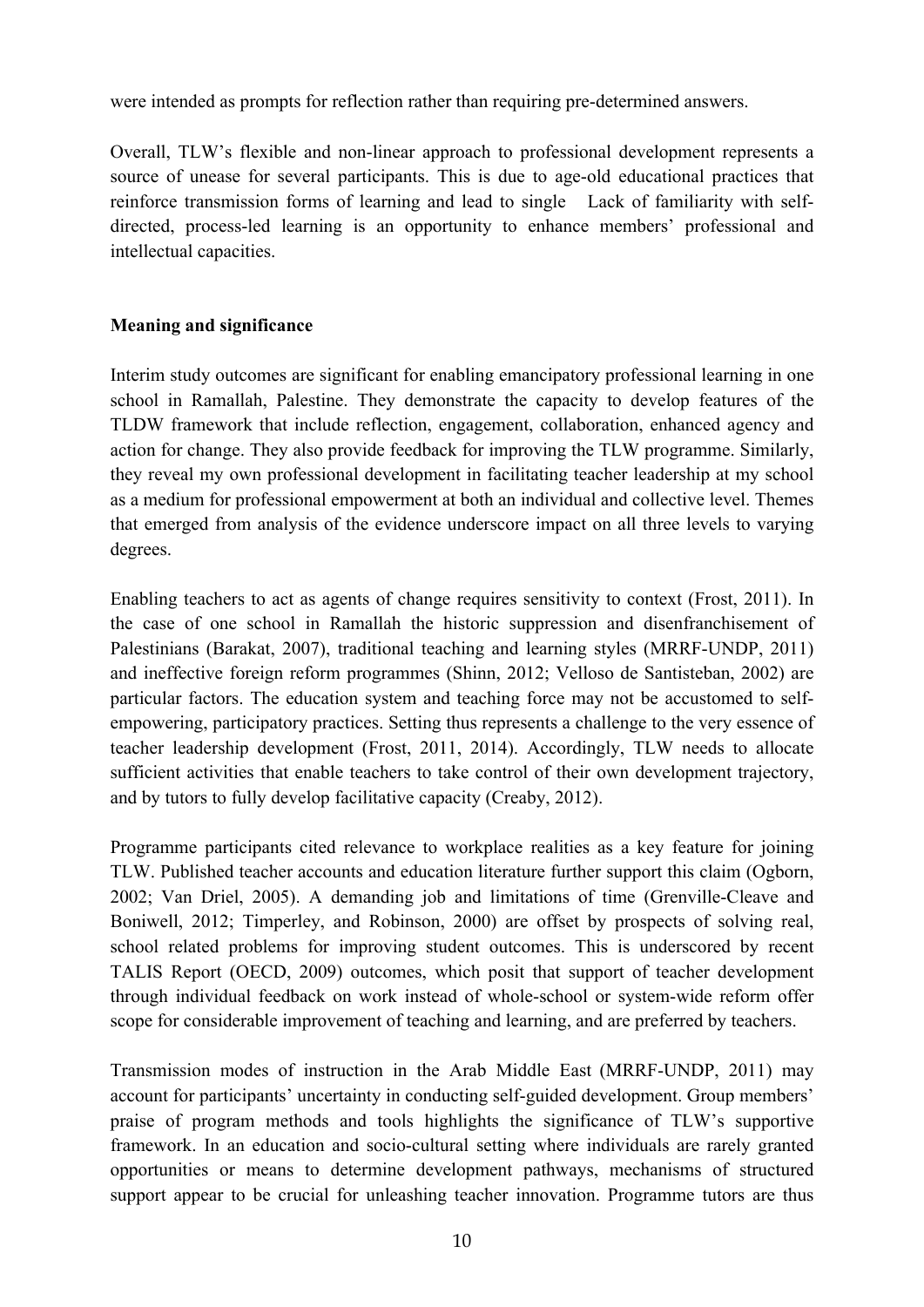highly encouraged to provide ample tools and strategies that support individualised development work.

Leadership activity is fundamentally founded on the act of human agency. (Frost, 2006) However, the common belief that influence requires authority inhibits many teachers from venturing to lead change and engaging in emancipatory learning (Frost, 2012). The emergence of enhanced agency, which some argue is the precursor for teacher leadership (York-Barr and Duke, 2004; Mujs and Harris 2003; Ogborn, 2002), at this early stage in the intervention is promising. Professional learning communities frequently cite teacher agency as a key component in facilitating improved teaching (Bolam et al., 2005; Stoll et al., 2006). Facing inhibitions and challenging societal norms requires a non-judgemental, trust-filled professional culture (Mangin, 2005). Facilitators need to guide members on ways to impact the school community through teacher leadership activity bolstered by engagement, dialogue and collaboration.

Teachers trialling new classroom practices and improving on old ones is a reflection of enhanced agency and may be the first tangible outcome of TLW. Members eager to improve teaching methods indicate a newfound self-efficacy (Bangs and Frost, 2012). Involving students in the education improvement process fosters a participatory ethos among students and with teachers. There is support in the literature for teacher leadership activity having a positive influence on teacher effectiveness and student engagement (Mujis and Harris, 2003). Student involvement further enhances a contextually valid evidence base (Kuh, 2009) from which to draw on for organisational change. This has implications for local policymakers by redirecting the attention towards those most immediately affected by educational reform, the practitioners and students (Somekh and Zeichner, 2009).

Classroom innovation provoked lively discussions among members during TLW activities. Opportunities for dialogue fostered professional learning and knowledge building, which is supported in the literature (James and McCormick, 2009; Jurasaite-Harbison and Rex, 2010). Learning about each other's work also broke down teacher isolation (Mangin and Stoelinga, 2011). Challenging questions prompted self-reflection and reappraisal of teaching practices, and cultivated critical friendships (Swaffield, 2007). Projects that relate to one another broke down divisions of subject and grade level between teachers, and teachers and management, wherein genuine collaboration promotes collective self-efficacy (Tschannen-Moran and Barr, 2004) and reinforces the interconnectedness of schools as communities (Crowther, 2009) not just organisations.

Collaboration facilitated linking of interests among participants and established common goals (Hunzicker, 2012). The evidence illustrates collaboration to help establish mutual support among participants and enhance social capital, reducing isolation in the face of a '*new way of thinking.*' Similarly, a community of learners provides affordable and relatable sources of knowledge that are conveniently accessible and in participants' primary spoken language. This is vital for settings of scarce financial resources, inadequate teacher preparation and a limited tradition of participatory practices. These emancipatory features foster a sense of empowerment among teachers and management. Enhanced agency and a collective self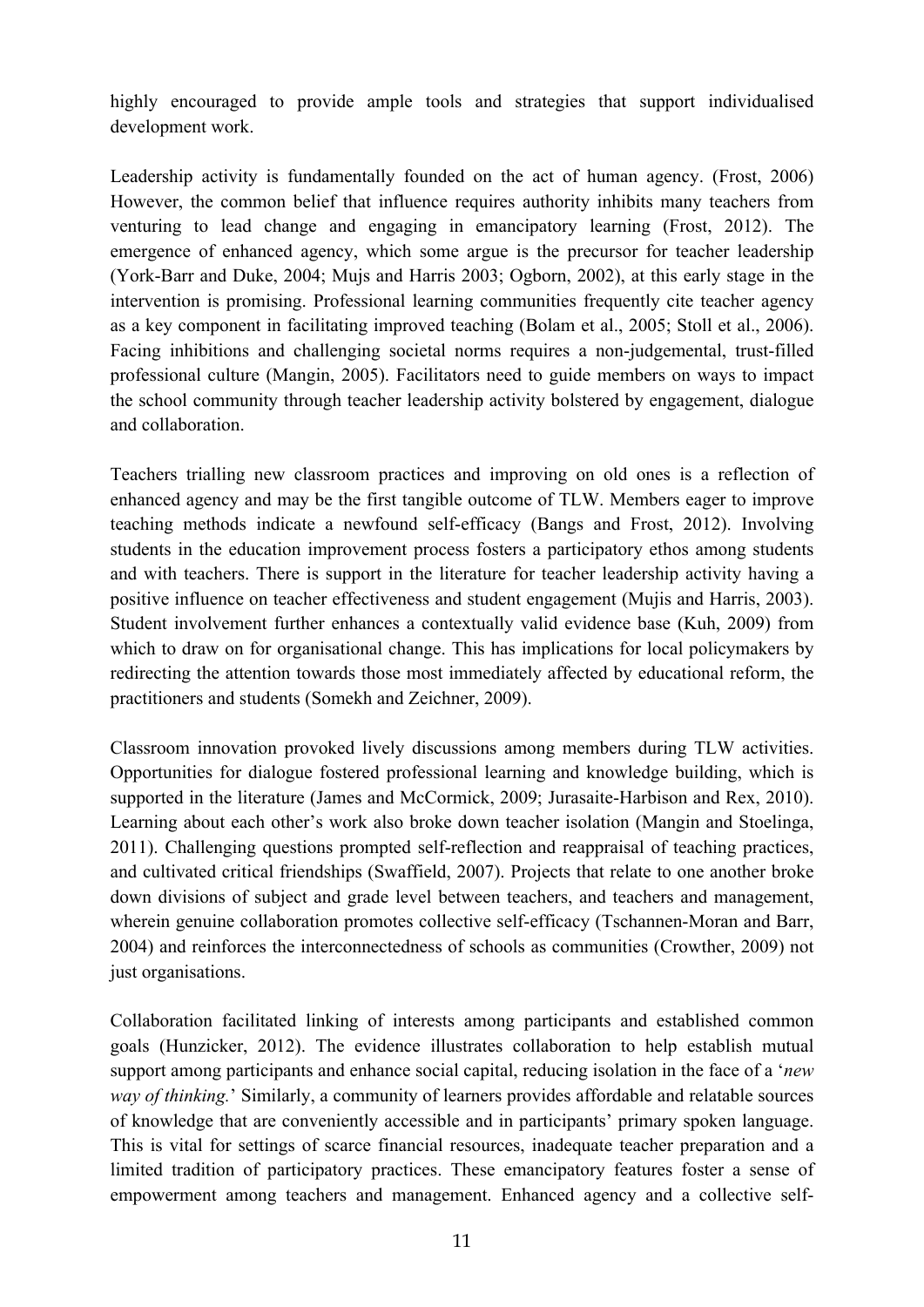efficacy facilitate relevant knowledge building that leads to improved practice for enhanced student performance.

### **Conclusion**

Teachers are capable of leading the way to effective school reform for improved student outcomes given the necessary conditions are provided. Values-articulation, dialogue, reflection, collaboration and enhanced agency are key in enabling teacher leadership. In settings with an underdeveloped tradition of democratic practices, learner-centred pedagogy, continuous self-improvement and locally driven development initiatives, interim TLW outcomes are promising.

Programme outcomes are equally significant for educators and policy makers in Palestine and similar settings for several reasons. First, development of teacher leadership in Palestine underscores the potential for trans-cultural adaptation and cross-system application of the TLDW model. Teacher empowerment, participatory practices, and professional development no longer remain exclusive to Western and industrialised nations but can be enabled in less advantaged settings. Second, knowledge building that leads to creation of a context-driven, problem-centred evidence base is likely to facilitate more effective and sustainable national reform initiatives. Third, in addition to promoting more relatable education programs, enlisting the local teaching force frees under-resourced governments from reliance on conditional foreign aid. The evidence so far is clearly in favour of developing teacher leadership in Palestine.

# **Abbreviations**

| <b>CPD</b>  | Continuous professional development |
|-------------|-------------------------------------|
| <b>TLDW</b> | Teacher-led development work        |
| <b>TLW</b>  | Teachers Leading the Way            |

## **References**

Affouneh, S. J. (2007) How sustained conflict makes moral education impossible: some observations from Palestine. *Journal of Moral Education*, 36(3), 343-356.

Apple, M. W. (2013) *Education and power*. Routledge.

Asaad, D. (2000) Palestinian educational philosophy between past and present. In *Conflicting Philosophies of Education in Israel/Palestine* (pp. 25-41). Springer Netherlands.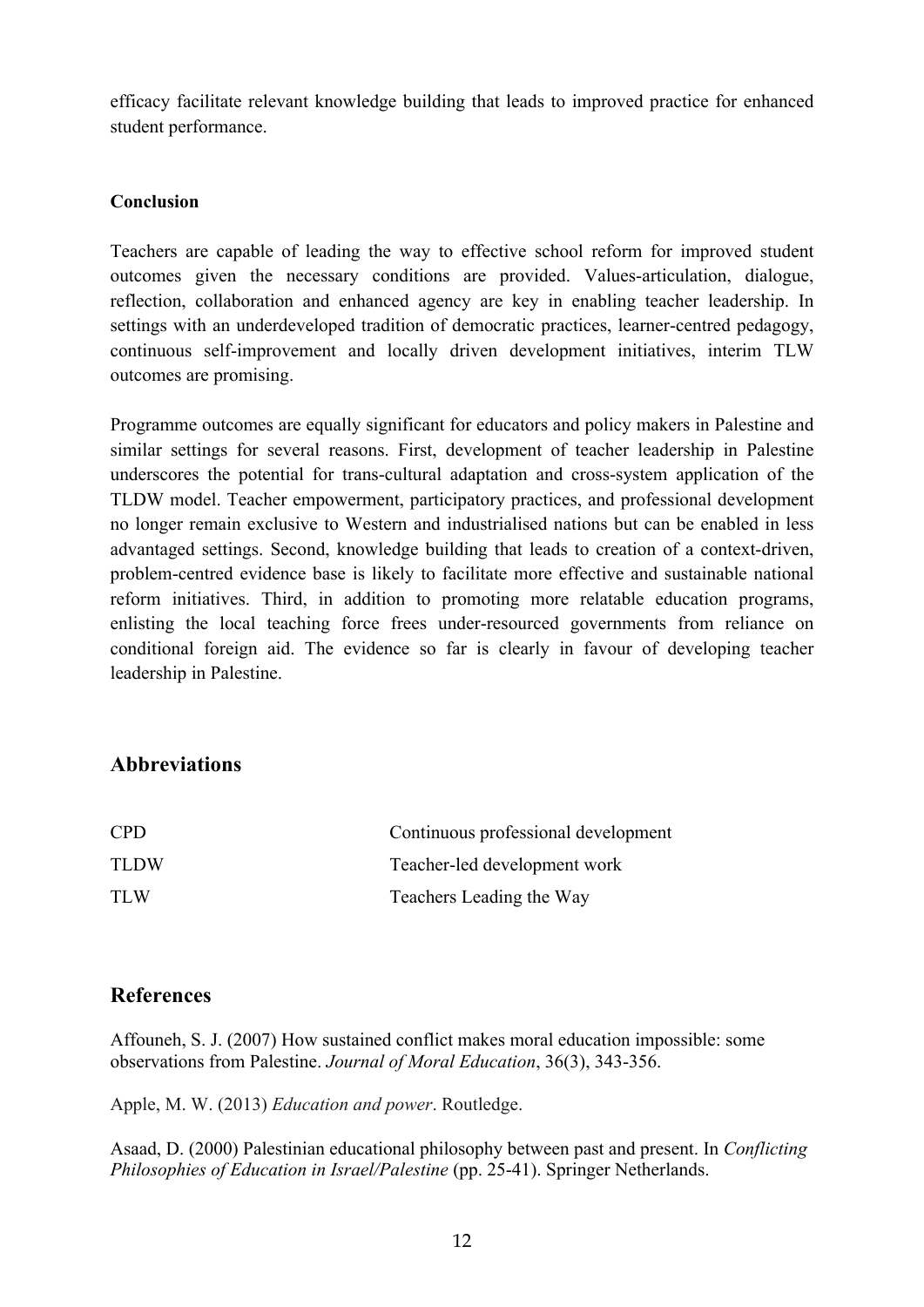Frost, D. (2008) Teacher as Champions of Innovation, *Education Review* 21 (1) pp. 13-21.

Bangs, J. and, Frost, D. (2011) Teachers–the ghost at the feast? Teacher voice, teacher selfefficacy and teacher leadership. In ICSEI 2011 International Conference for School Effectiveness and Improvement (pp. 4-7).

Bangs, J. and Frost, D. (2012) Teacher self-efficacy, voice and leadership: Towards a policy framework for Education International. *Education International Research Institute, Cambridge, UK*.

Barakat, B. F. (2007) The struggle for Palestinian national education past and present. Brock, C. & Levers, L. Z. (Ed.s). Aspects of Education in the Middle East and North Africa. Symposium Books.

Baramki, G. (2010) Education against all odds: The Palestinian struggle for survival and excellence. *Mediterranean journal of educational studies.15*(2), 11-21.

Bolam, R., McMahon, A., Stoll, L., Thomas, S. and Wallace, M. (2005) Creating and sustaining effective professional learning communities (DfES Research Report RR637. University of Bristol).

Creaby, C. (2012) Developing a teacher leadership programme. *Teacher Leadership*, *3*(1), 26- 37.

Crowther, F. (2009) Developing teacher leaders: How teacher leadership enhances school success. Corwin Press.

Freire, P. (1970) Pedagogy of the Oppressed, trans. *Myra Bergman Ramos. New York: Continuum*.

Frost, D., Durrant, J., Head, M. and Holden, G. (2000) *Teacher-led School Improvement,* London: RoutledgeFalmer

Frost, D. (2006) The Concept of, Agency in Leadership for Learning. *Leading & Managing*, 12(2), 19-28.

Frost, D. (2008) Teacher as Champions of Innovation, *Education Review* 21 (1) pp. 13-21.

Frost, D. (2011) *Supporting teacher leadership in 15 countries: the International Teacher Leadership project, Phase 1 - A report*, Cambridge: Leadership for Learning

Frost, D. (2012) From professional development to system change: teacher leadership and innovation. *Professional Development in Education*, 38(2), 205-227.

Frost, D. (2013) Teacher-led development work: a methodology for building professional knowledge, HertsCam Occasional Papers April 2013, HertsCam Publications, www.hertscam.org.uk.

Frost, D. (Ed.) (2014) *Transforming education through teacher leadership.* Cambridge: LfL

Frost, D. and Durrant, J. (2003) Teacher leadership: Rationale, strategy and impact. *School Leadership & Management*, 23(2), 173-186.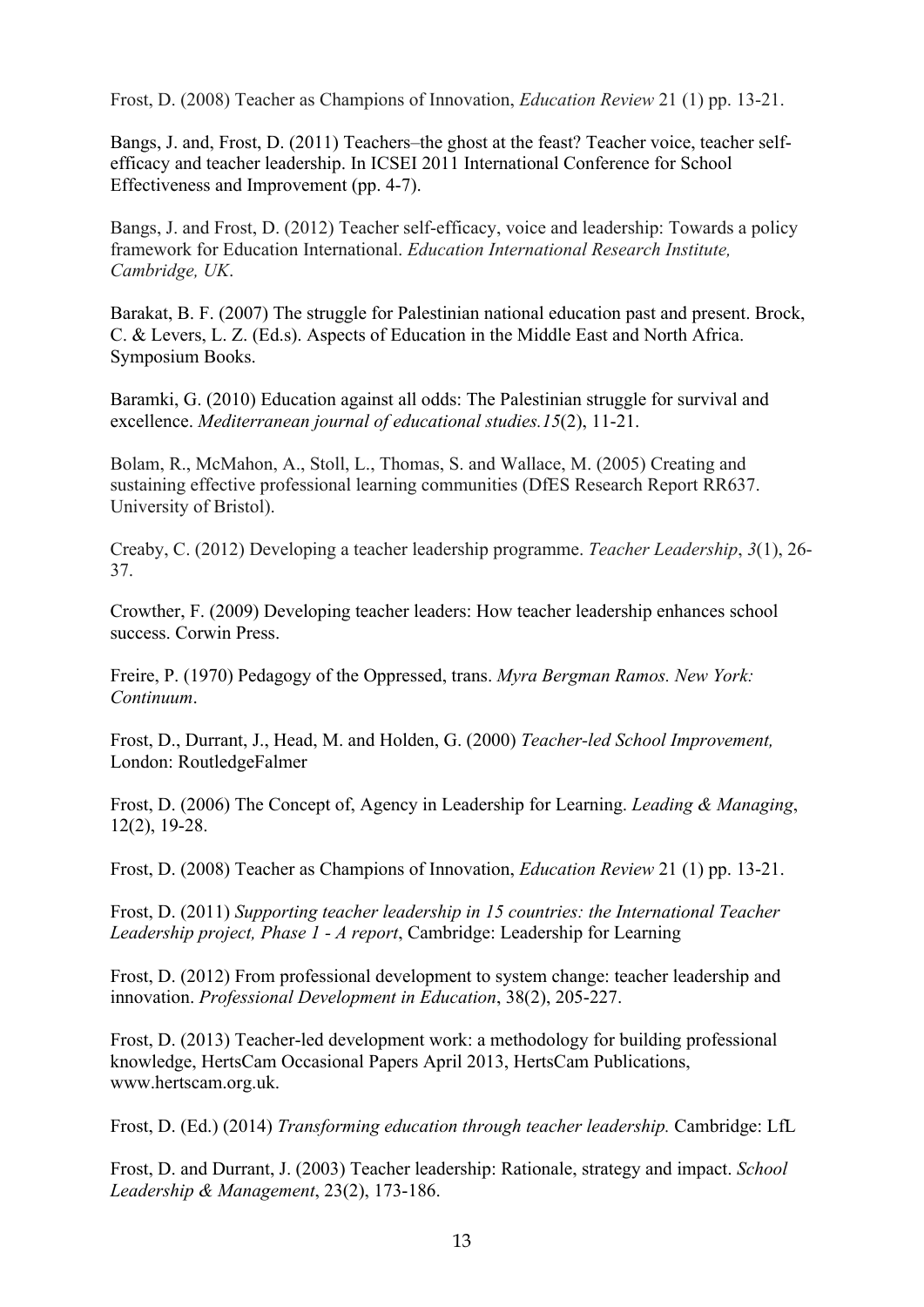Giroux, H. A. (2011) *On critical pedagogy*. Bloomsbury Publishing USA.

Grenville-Cleave, B. and Boniwell, I. (2012) Surviving or thriving? Do teachers have lower perceived control and well-being than other professions? *Management in Education*, 26(1), 3- 5.

Hunzicker, J. (2012) Professional development and job-embedded collaboration: how teachers learn to exercise leadership. *Professional Development In Education*, 38(2), 267-289.

James, M. and McCormick, R. (2009) Teachers learning how to learn. *Teaching and teacher education*, 25(7), 973-982.

Jurasaite-Harbison, E. and Rex, L. A. (2010) School cultures as contexts for informal teacher learning. *Teaching and Teacher Education*, 26(2), 267-277.

Kemmis, S. (2010) What is to be done? The place of action research. Educational action research, 18(4), 417-427.

Kemmis, S., McTaggart, R. and Nixon, R. (2013) *The action research planner: Doing critical participatory action research*. Springer Science & Business Media.

Kincheloe, J. L. (2008) *Critical pedagogy primer*. Peter Lang.

Kuh, G. D. (2009) What student affairs professionals need to know about student engagement. *Journal of College Student Development*, *50*(6), 683-706.

Mangin, M. (2005) Distributed Leadership and the Culture of Schools: Teacher Leaders' Strategies for Gaining Access to Classrooms. *Journal of School Leadership*, *15*(4), 456-484.

Mangin, M. and Stoelinga, S. (2011) Peer? Expert. *Journal of staff development*, *32*(3), 48-52.

Palestinian Ministry of Education and Higher Education. (MoEHE) (2014) Education development strategic plan (EDSP) 2014-2019: a learning nation. Retrieved from http://planipolis.iiep.unesco.org/upload/Palestine/Palestine\_Education\_development strategic\_plan\_2014\_2019.pdf

Mohammed Bin Rashid Al Maktoum Foundation (MBRF) and The United Nations Development Programme / Regional Bureau for Arab States (UNDP/RBAS). (2011). Arab Knowledge Report 2010/2011Preparing Future Generations for the Knowledge Society. Dubai, MBRF.

Muijs, D. and Harris, A. (2003) Teacher leadership—Improvement through empowerment? An overview of the literature. *Educational Management Administration & Leadership*, *31*(4), 437-448.

Ogborn, J. (2002) Ownership and transformation: Teachers using curriculum innovations. *Physics Education*, *37*(2), 142.

Organisation for Economic Co-operation and Development (OECD) (2008) *Education at a glance.* OECD Indicators, Paris: OECD.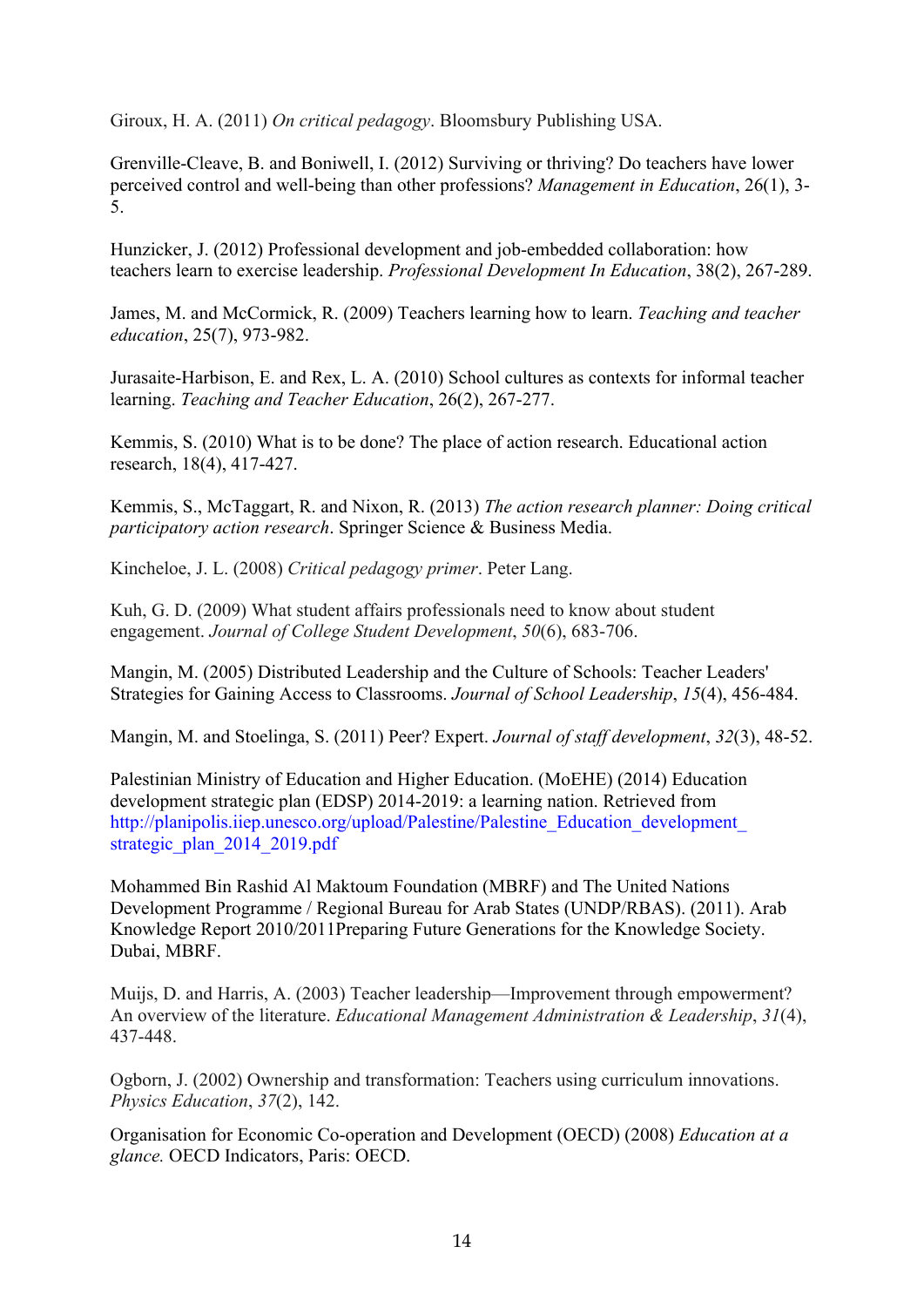Organisation for Economic Co-operation and Development (OECD) (2009) Creating effective teaching and learning environments: First results from TALIS. Teaching and learning international survey.

Organisation for Economic Co-operation and Development (OECD) (2011) *Education at a glance.* OECD Indicators, Paris: OECD.

Ramahi, H. (2013) Headteachers' perceptions of their preparation and development for headship in the occupied Palestinian Territories: a case study. Unpublished MPhil thesis, University of Cambridge, Cambridge, UK.

Ramahi, H. and Eltemamy, A. (2014) 'Introducing teacher leadership to the Middle East: starting with Egypt and Palestine' a paper presented within the symposium 'Changing teacher professionality through support for teacher leadership in Europe and beyond' at ECER 2014, Porto 1<sup>st</sup>-5<sup>th</sup> September 2014.

Ramahi, H. (2015) 'Empowerment and emancipation in Palestine through teacher leadership' a paper presented at the HertsCam Annual Conference 2015, Cambridge 25<sup>th</sup> April 2015.

Ramahi, H. (forthcoming) Education in Palestine: current challenges and emancipatory alternatives. Ramallah: Rosa Luxemburg Foundation Stiftung.

Sfeir, J. and Bertoni, S. (2003) *The challenge of education in Palestine: the second intifada*. Faculty of Education, Bethlehem University.

Shinn, C. (2012) Teacher Education Reform in Palestine: Policy Challenges amid Donor Expectations. *Comparative Education Review*, *56*(4), 608-633.

Somekh, B. (2006) Constructing intercultural knowledge and understanding through collaborative action research. *Teachers and Teaching: theory and practice*, *12*(1), 87-106.

Somekh, B. and Zeichner, K. (2009) Action research for educational reform: Remodelling action research theories and practices in local contexts. *Educational action research*, *17*(1), 5- 21.

Stoll, L., Bolam, R., McMahon, A., Wallace, M. and Thomas, S. (2006) Professional learning communities: A review of the literature. *Journal of educational change*, *7*(4), 221-258.

Swaffield, S. (2007) Light touch critical friendship. *Improving Schools*, *10*(3), 205-219.

Timperley, H. and Robinson, V. (2000) Workload and the professional culture of teachers. *Educational Management Administration & Leadership*, *28*(1), 47-62.

Tschannen-Moran, M. and Barr, M. (2004) Fostering student learning: The relationship of collective teacher efficacy and student achievement. *Leadership and Policy in Schools*, *3*(3), 189-209.

Van Driel, J. H. (2005) The conceptions of chemistry teachers about teaching and learning in the context of a curriculum innovation, *International Journal of Science Education*, 27, 303- 322.